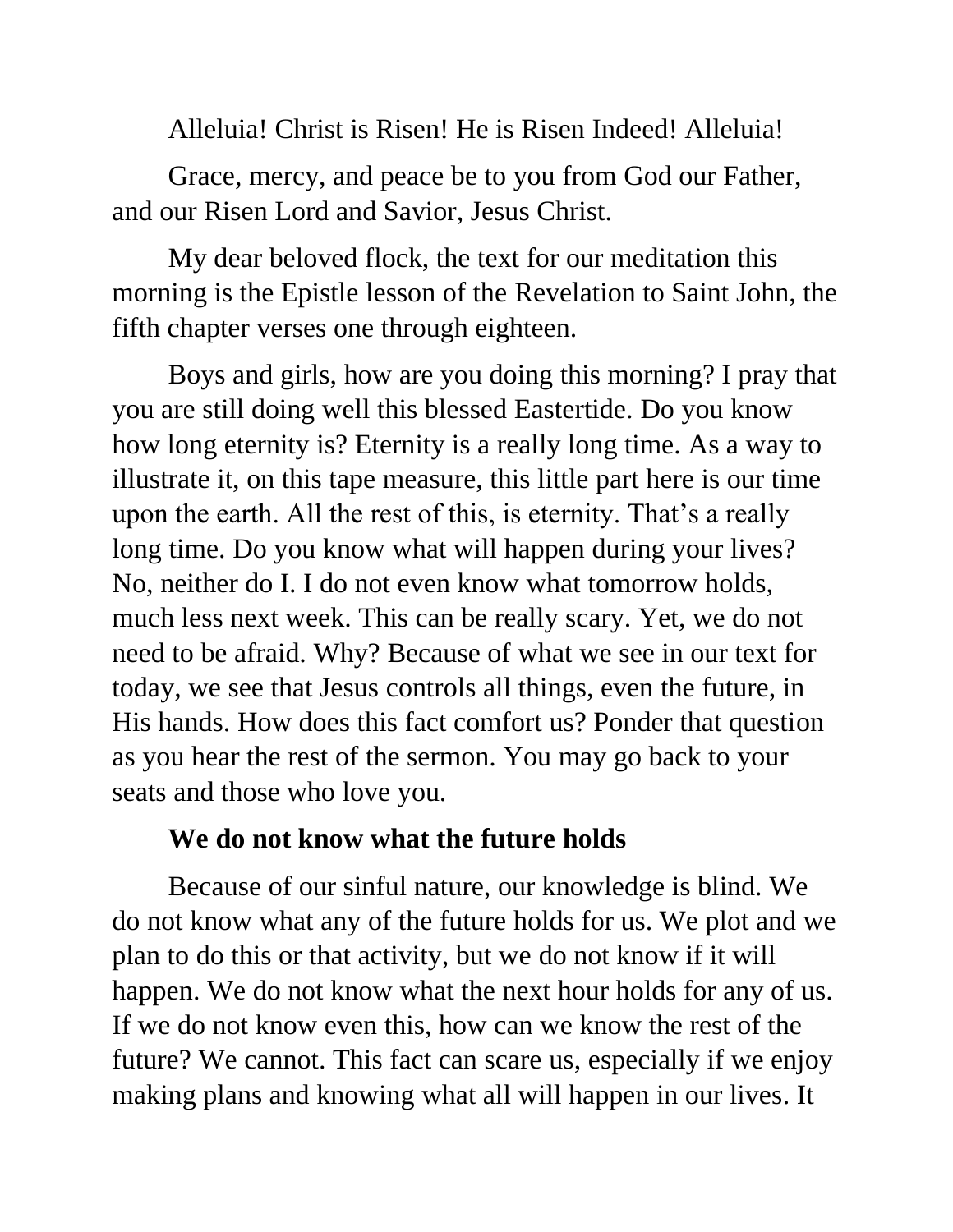may make us fear even more when we undergo pain and suffering because we do not know when the pain and suffering will ever end. Sometimes, it feels as though the harassment and suffering for following Christ may go on forever.

## **Jesus does, rules and reigns over all things bc His DRA**

Yet, we do not have to be afraid at all. We do not have to be afraid because of the wonderous vision given to Saint John in our text for today. What does He see? He sees a scroll with writing on both the front and the back. The scroll with its seven seals in the right hand of God contains a prophetic message that for the moment is closed to everyone. Yet, because Revelation begins with the idea that a revelation was about to be given concerning events that must soon happen  $(1:1-3)$ , it is possible that the contents of the scroll focused on the future—a future which was unknown, but which also was important and necessary for God's people on earth to know. But for the moment as John gazed at the sealed scroll, its message was hidden. And it would remain closed and its contents unknown until the worthy person came to claim it.<sup>1</sup> Thus the problem, it is sealed with seven seals. Only those who have the authority and power can open those seals. If anyone else were to do so, they would face the wrath of whoever put the seals upon the scroll. For one other example, look at Jesus' tomb. It was sealed with seven seals by Pontius Pilate. To break those seals, you would then face the full military might of Rome arrayed against you.

<sup>1</sup> Brighton, L. A. (1999). *[Revelation](https://ref.ly/logosres/concom87rev?ref=Page.p+134&off=1764&ctx=with+seven+seals.15%0a~The+scroll+with+its+)* (pp. 134–135). Concordia Pub. House.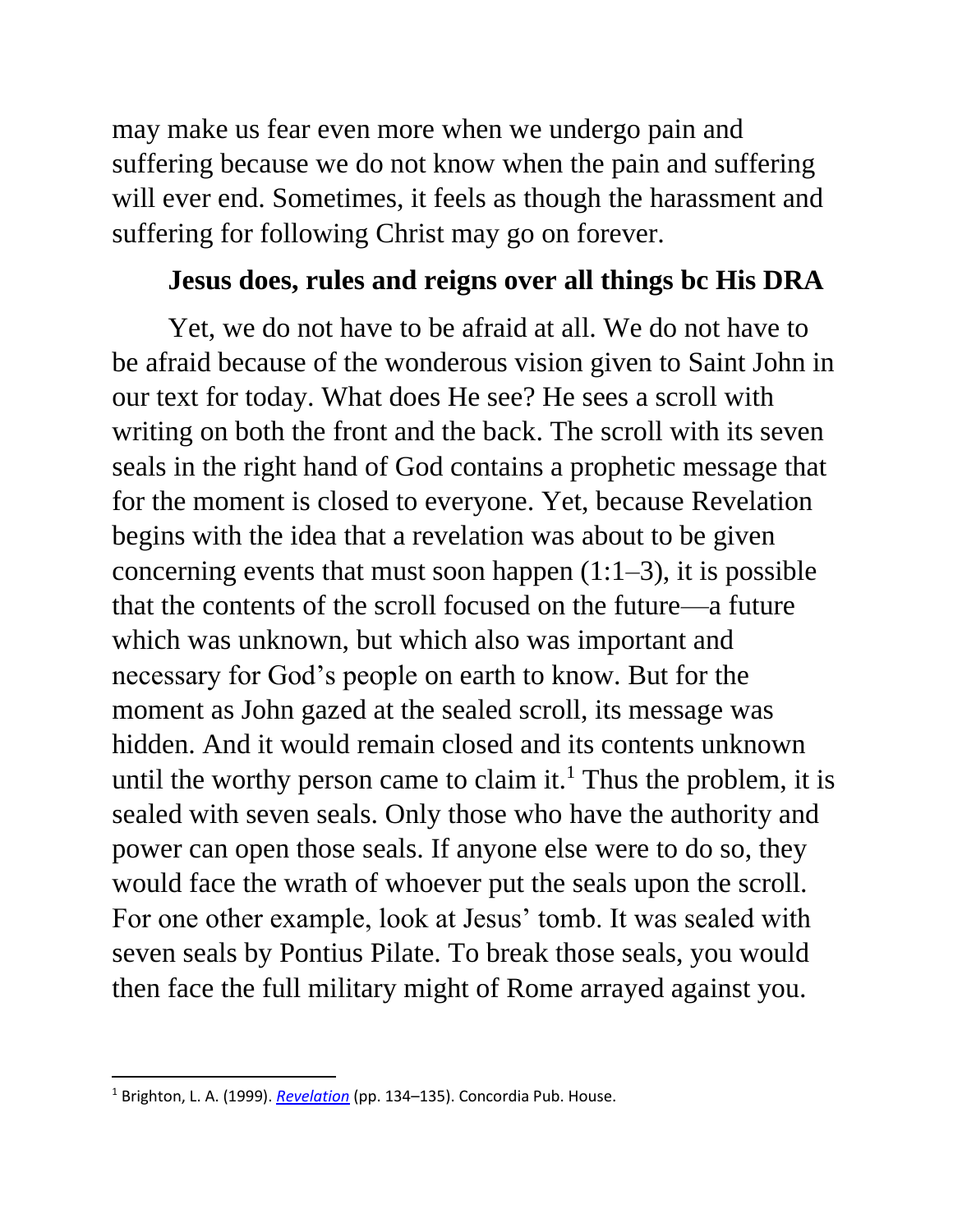John is sad because no one in heaven, on earth or under the earth is found worthy to open the scroll.

But he was told by an elder not to be afraid. There is One who is able to open the scroll. The Root of David was able to open it because of His triumph. John then sees the glorious throne room of God. He sees the throne surrounded by the living creatures, all living things upon the earth, surrounded by myriad upon myriads of angels. Upon the throne He sees a lamb standing, looking as though it had been slain. That Lamb? That is Christ! He is worthy to open the scroll. Why? Because He has been slain. He has died, but He is standing alive forevermore! By His perfect life, suffering, death, and resurrection from the dead, Jesus has won for us the victory. He has destroyed sin. He has crushed the head of our old evil foe, the Devil. By dying He has destroyed death forever. By His ascension to the right hand of the Father, He rules and reigns over all of creation for our good and for our benefit. Thus, the song of all creation, "Worthy is the Lamb, who was slain, to receive power and wealth and wisdom and strength and honor and glory and praise…. To Him who sits on the throne and to the Lam be braise and honor and glory and power, forever and ever. Amen!"

## **Comforts us with that knowledge through His WS**

Truly, the Lamb is worthy. He has conquered on our behalf all of our enemies. We do not need to fear what the future may hold, because we know the One who controls the future. Jesus does. It is in His control alone. *No one anywhere* could receive the scroll and dominate its contents. No evil force, no creature, angelic or otherwise, no human, and certainly not human history